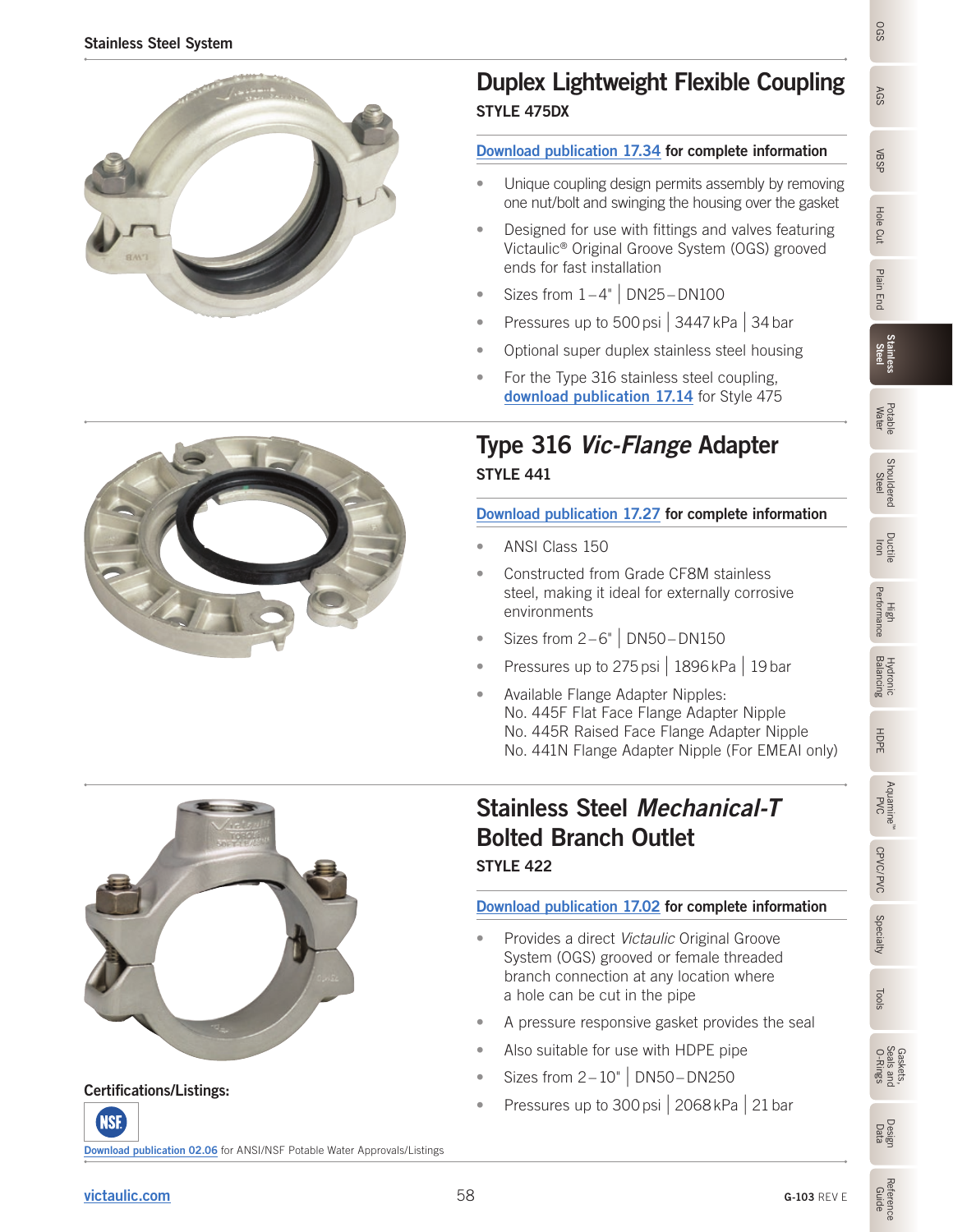#### Stainless Steel System

**WaterMark**

W



**NSF** 

## Stainless Steel Schedule 10S Fittings

#### [Download publication 17.16](http://static.victaulic.com/assets/uploads/literature/17.16.pdf) for complete information

- Grooved ends eliminate pipe end preparation for the fittings
- Designed for use with couplings featuring Victaulic<sup>®</sup> Original Groove System (OGS) grooved ends for fast installation
- Sizes from  $\frac{3}{4} 12$ " | DN20 DN300
- Available in Type 304L or 316L
- [Download publication 17.27](http://static.victaulic.com/assets/uploads/literature/17.27.pdf) for stainless steel flange options

Hole Cut

VBSP

OGS

AGS

Plain End

**Stainless** Stainless<br>Steel



No.410SS 90º Elbow



[Download publication 02.06](http://static.victaulic.com/assets/uploads/literature/02.06.pdf) for ANSI/NSF Potable Water Approvals/Listings

No.411SS 45º Elbow



No.412SS 22½° Elbow



11¼° Elbow



HDPE

Aquamine™ PVC

CPVC/PVC

CPVC/PVC

Specialty

Tools

No.420SS Tee



No.425SS Grooved Branch Reducing Tee

No.442SS Adapter Nipple (Groove × Bevel)



No.430SS 45º Lateral



No.433SS True Wye



No.435SS Cross

No.445F Flat Face Flanged Adapter Nipple



No.445R Raised Face Flanged Adapter Nipple



No.441N Flanged Adapter Nipple









No.450SS

No.451SS Eccentric Reducer



No.443SS Adapter Nipple (Groove × Groove)

No.460SS Cap

Design<br>Data